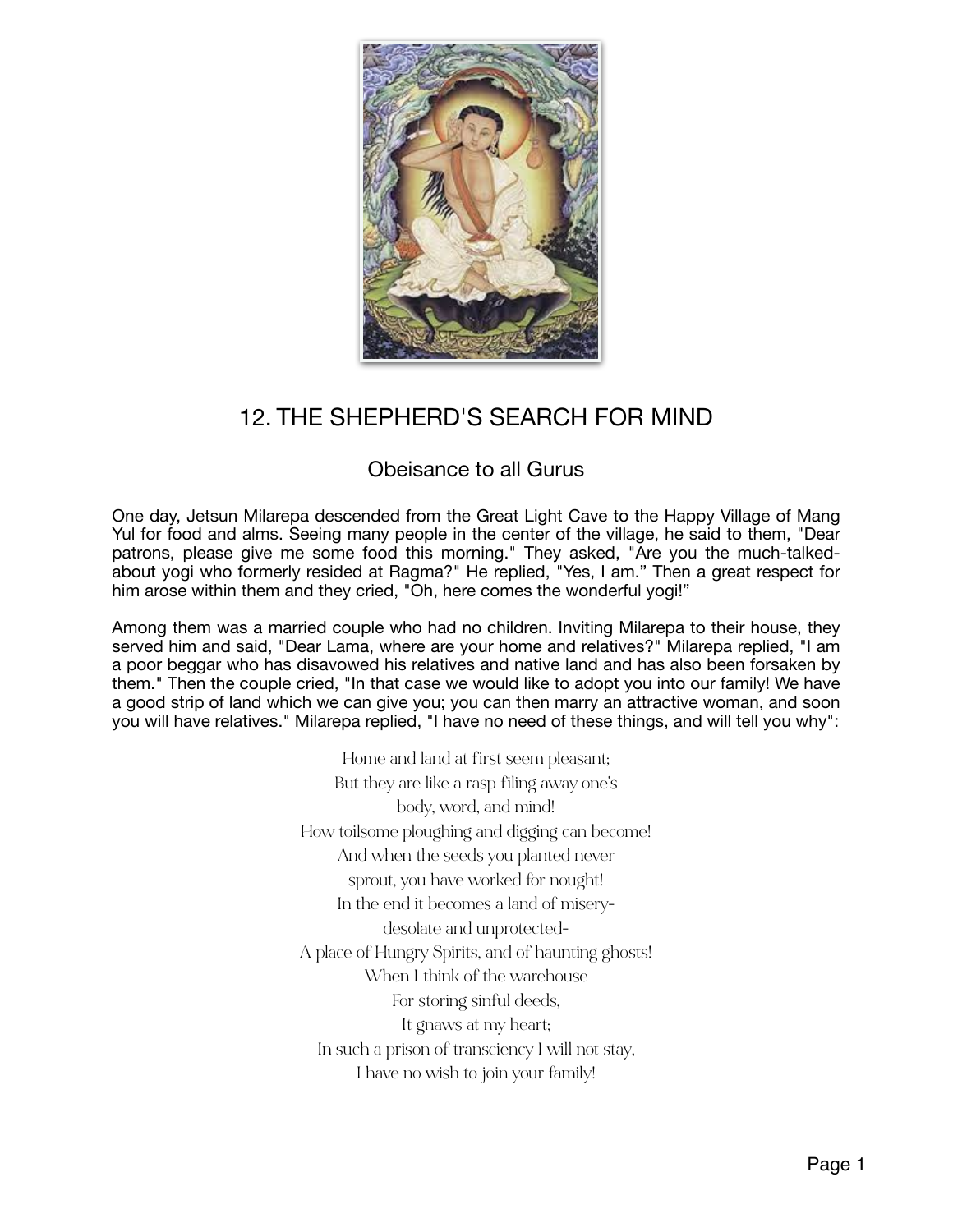The married couple said, "Please do not talk like that! We will find you a fine girl from a prominent family, who is fit to be your bride and who will suit your taste. Please consider this." Milarepa sang:

> At first, the lady is like a heavenly angel; The more you look at her, the more you want to gaze. Middle-aged, she becomes a demon with a corpse's eyes; You say one word to her and she shouts back two. She pulls your hair and hits your knee, You strike her with your staff, but back she throws a ladle. At life's end, she becomes an old cow with no teeth. Her angry eyes bum with a devilish fire Penetrating deep into your heart! I keep away from women to avoid fights and quarrels. For the young bride you mentioned, I have no appetite.

The husband then said, "Dear Lama, it is true that when one grows old and close to death he has not the same capacity for enjoying life or for being pleasant as when he was young. But if I have no son, my grief and disappointment will be unbearable. How about you? Don't you need a son at all?" Milarepa sang in reply:

> In youth, a son is like the Prince of Heaven; You love him so much that the passion is hard to bear. In middle age, he becomes a ruthless creditor To whom you give all, but he still wants more. Driven from the house are his own parents, Invited in is his beloved, charming lady. His father calls, but he will not answer; His mother cries out, but he will not listen. Then the neighbors take advantage, spreading lies and rumors. Thus I learned that one's child oft becomes one's enemy. Bearing this in mind, I renounce the fetters of Samsara. For sons and nephews I have no appetite.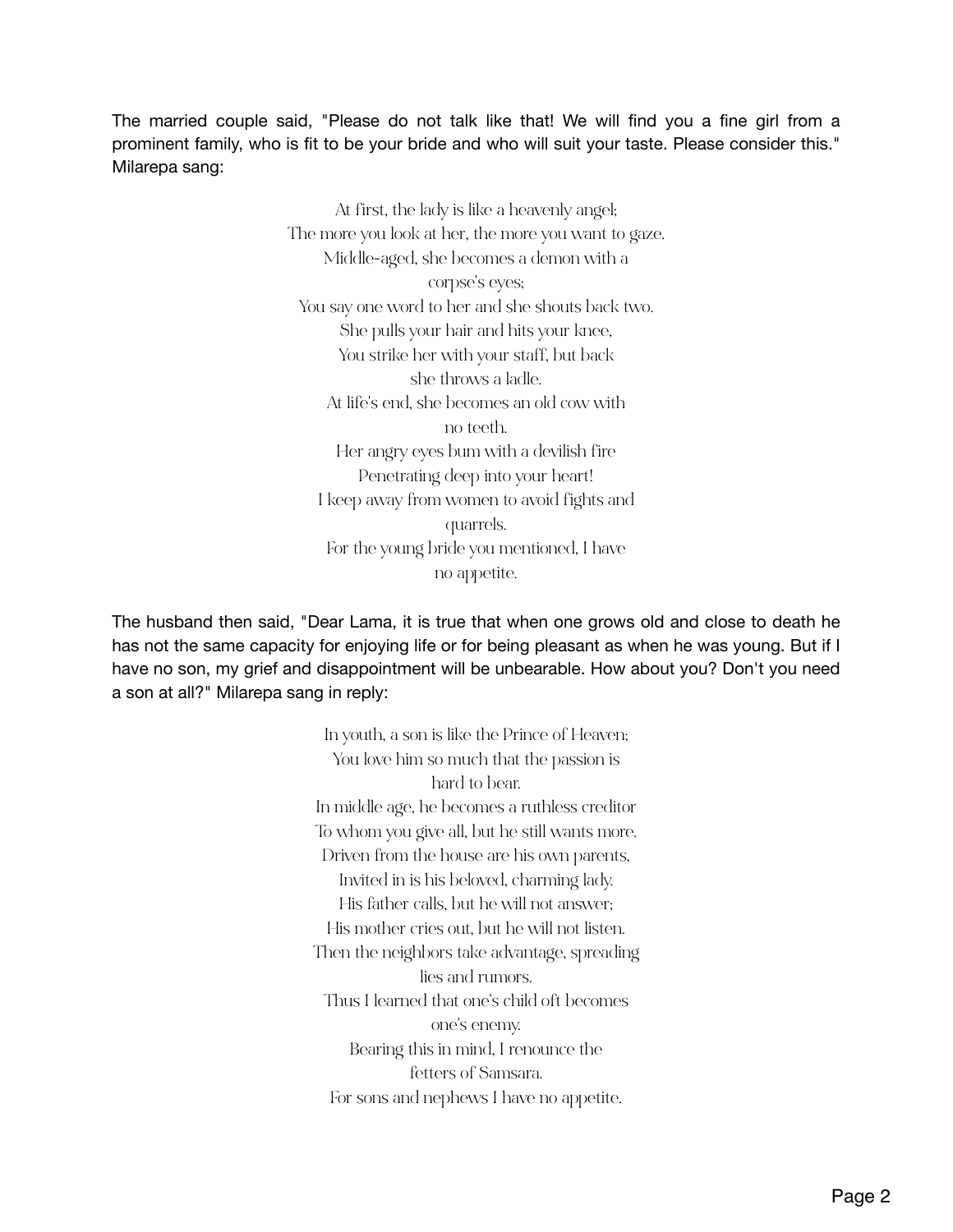Both husband and wife agreed with him, replying, "What you have said is indeed true. Sometimes one's own son becomes an enemy. Perhaps it would be better to have a daughter. What do you think?" In answer Milarepa sang:

> In youth, a daughter is like a smiling, heavenly angel; She is more attractive and precious than are jewels. In middle age, she is good for nothing. Before her father, she openly carries things away; She pilfers secretly behind her mother's back. If her parents do not praise her and satisfy her wants, They will suffer from her bitterness and temper. In the end, she becomes red-faced and wields a sword. At her best, she may serve and devote herself to others; At her worst, she will bring mishaps and disaster. Woman is always a trouble-maker; Bearing this in mind, one should avoid irretrievable misfortunes. For women, the primary source of suffering, I have no appetite.

The husband and wife then said, "One may not need sons and daughters, but without relatives, life would be too miserable and helpless. Is that not so?" Milarepa again sang:

> At first, when a man greets his relatives, He is happy and joyful; with enthusiasm He serves, entertains, and talks to them. Later, they share his meat and wine. He offers something to them once, they may reciprocate. In the end, they cause anger, craving, and bitterness; They are a fountain of regret and unhappiness. With this in mind, I renounce pleasant and sociable friends; For kinsmen and neighbors, I have no appetite.

The couple then said, "Indeed, you may not need kinsmen. However, since we own a great deal of property, would you like to have and take care of it?" Milarepa replied, "As the sun and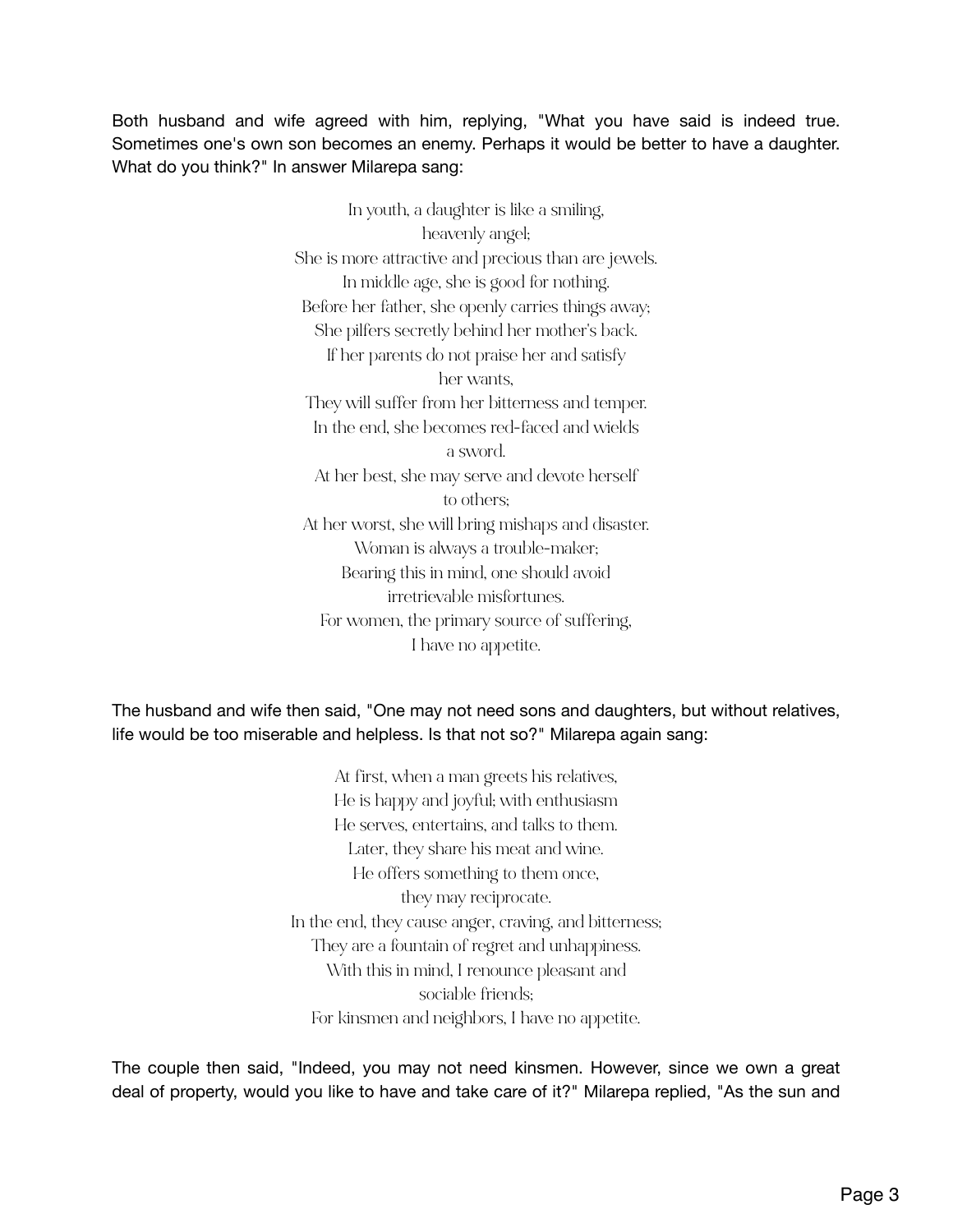moon never stop to brighten one small place, so I devote myself to the welfare of all sentient beings. I cannot, therefore, become a member of your family. By merely beholding me, both of you will be benefited in this and future lives. I will also make a wish that we may meet in the Pure Land of Oujen." Milarepa then burst into another song:

> Wealth, at first, leads to self-enjoyment, Making other people envious. However much one has, one never feels it is enough, Until one is bound by the miser's demon; It is then hard to spend it on virtuous deeds.

Wealth provokes enemies and stirs up ghosts. One works hard to gather riches which others will spend; In the end, one struggles for life and death. To amass wealth and money invites enemies; So I renounce the delusions of Samsara. To become the victim of deceitful devils, I have no appetite.

These songs gave the couple unshakable faith in Milarepa and they gave away all their possessions for the sake of the Dharma. They began to practice the Jetsun's teachings and were forever released from falling into the three lower Realms. When they died, they entered the Path [of Bodhi] and step by step approached Buddhahood. After this, the Jetsun returned to the Bodhi Cave of Ragma. His former patrons gave their services and offerings to him, and he remained there in an inspired mood.

One day, two young shepherds came to him. The younger one asked, "Dear Lama, have you a companion?" Milarepa replied,

"Yes, I have." "Who is he?" "His name is 'Friend Bodhi-Heart'." "Where is he now?" "In the House of the Universal Seed Consciousness." "What do you mean by that?" "My own body." The elder boy then said, "Lama, we had better go, as you cannot guide us." But the younger one said, "Do you mean this Consciousness is mind itself, and that the physical body is the house of the mind?"

"Yes, that is correct."

The boy continued, "We know that although a house usually belongs only to one person, many people can enter it, so we always find a number of people living in one house. In the same way,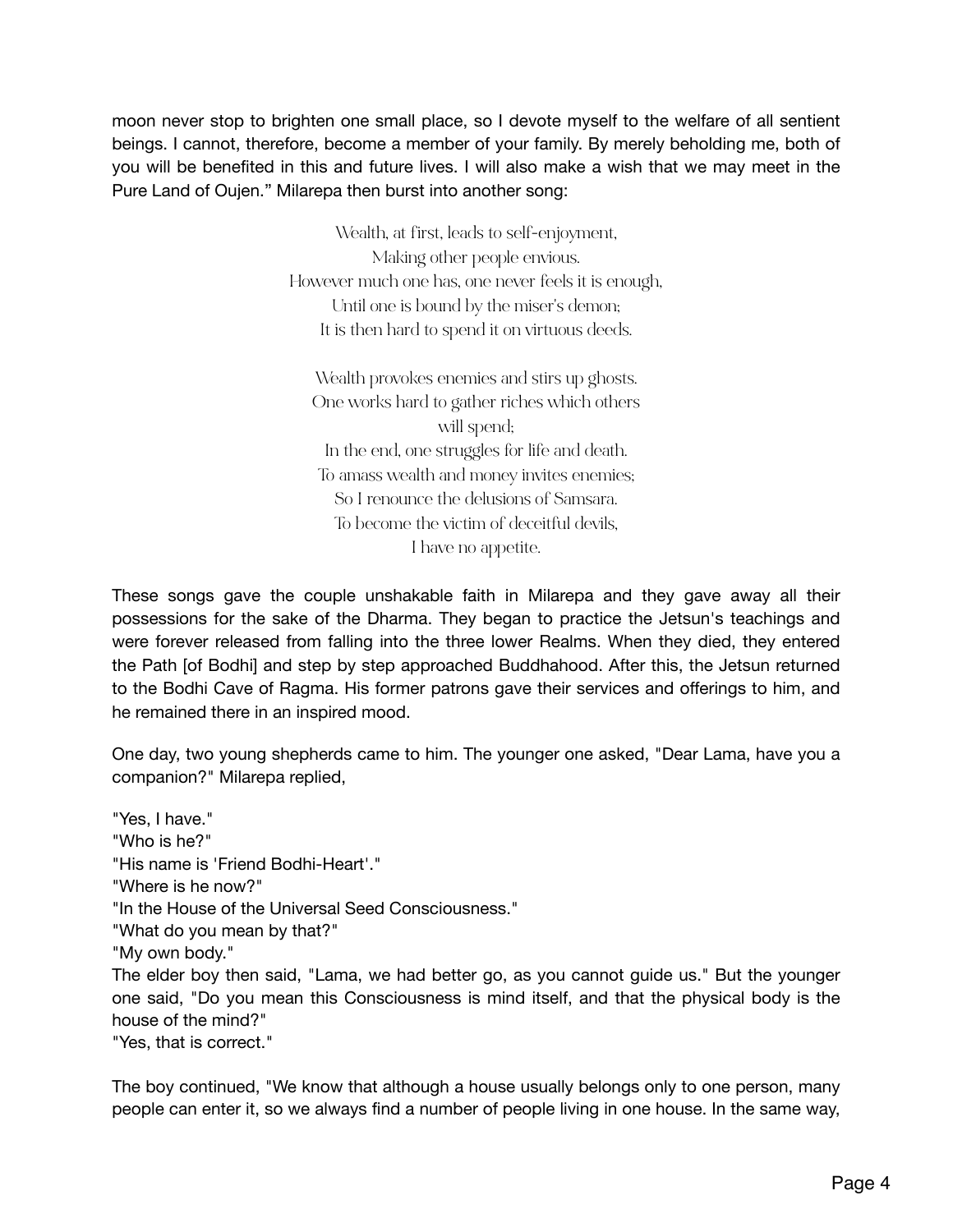is there only one mind in the body, or are there many? If there are many, how do they live together?" "Well, as to whether there is only one mind in the body or many, you had better find that out by yourself."

"Revered One, I will try."

At this point, the boys took their leave and went home. Next morning, the younger boy returned and said to Milarepa, "Dear Lama, last night I tried to find out what my mind is and how it works. I observed it carefully and found that I have only one mind. Even though one wants to, one cannot kill this mind. However much one wishes to dismiss it, it will not go away. If one tries to catch it, it cannot be grasped; nor can it be held by pressing it. If you want it to remain, it will not stay; if you release it, it will not go. You try to gather it; it cannot be picked up. You try to see it; it cannot be seen. You try to understand it; it cannot be known. If you think it is an existing entity and cast it off, it will not leave you. If you think that it is non-existent, you feel it running on. It is something illuminating, aware, wide-awake, yet incomprehensible. In short, it is hard to say what the mind really is. Please be kind enough to explain the meaning of the mind."

In response, Milarepa sang:

Listen to me, dear shepherd, the protector [of sheep)! By merely hearing about sugar's taste, Sweetness cannot be experienced; T hough one's mind may understand What sweetness is, It cannot experience directly; Only the tongue can know it. In the same way one cannot see in full the nature of mind, Though he may have a glimpse of it If it has been pointed out by others. If one relies not on this one glimpse, But continues searching for the nature of mind, He will see it fully in the end. Dear shepherd, in this way you should observe your mind.

The boy then said, "In that case, please give me the Pointing-out- Instruction, and this evening I will look into it. I shall return tomorrow and tell you the result." Milarepa replied, "Very well. When you get home, try to find out the color of the mind. Is it white, red, or what? What is its shape? Is it oblong, round, or what? Also, try to locate where in your body it dwells."

The next morning when the sun rose, the shepherd drove the sheep before him, and came to Milarepa, who asked, "Did you try last night to find out what the mind is like?" The boy replied, "Yes, I did."

"What does it look like?"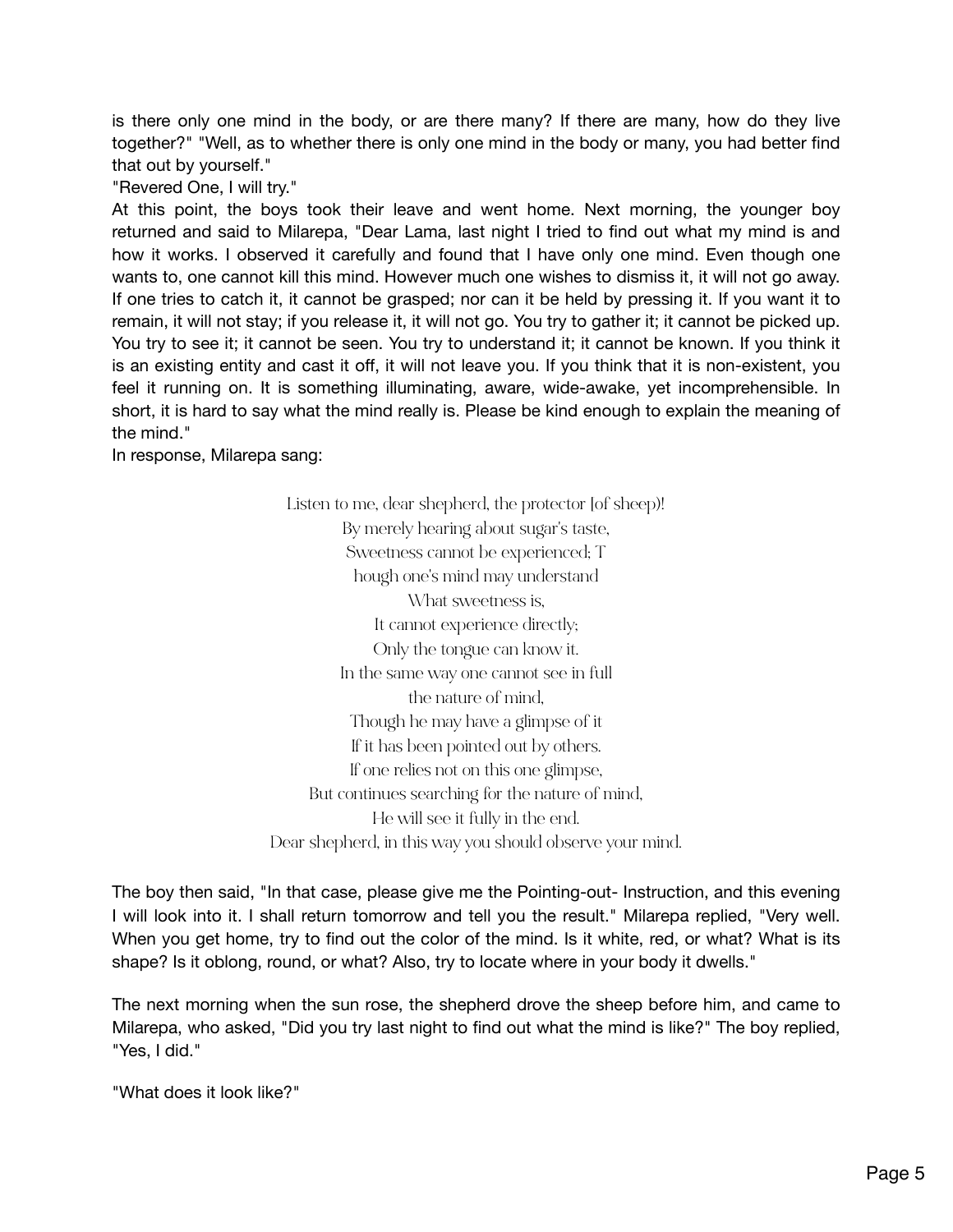"Well, it is limpid, lucid, moving, unpredictable, and ungraspable; it has no color or shape. When it associates with the eyes, it sees; when with the ear, it hears; when with the nose, it smells; when with the tongue, it tastes and talks; and when with the feet it walks. If the body is agitated, the mind, too, is stirred. Normally the mind directs the body; when the body is in good condition, the mind can command it at will, but when the body becomes old, decayed, or bereft, the mind will leave it behind without a thought as one throws away a stone after cleaning oneself. The mind is very realistic and adaptable. On the other hand, the body does not remain quiet or submissive, but frequently gives trouble to the mind. It causes suffering and pain until the mind loses its self-control. At night in the state of sleep the mind goes away; it is indeed very busy and hard-working. It is clear to me that all my sufferings are caused by it [the mind]."

The Jetsun then sang:

Listen to me, young shepherd. The body is between the conscious and unconscious state, While the mind is the crucial and decisive factor! He who feels sufferings in the lower Realms, Is the prisoner of Samsara, Yet it is the mind that can free you from Samsara. Surely you want to reach the other shore? Surely you long for the City of Well-Being and Liberation? If you desire to go, dear child, I can show The way to you and give you the instructions.

The shepherd replied, "Certainly, dear Lama, I have made up my mind to seek it." Milarepa then asked, "What is your name?"

"Sangje Jhap."

"How old are you?"

"Sixteen."

Thereupon the Jetsun gave him the teaching of "Taking Refuge,"

explaining briefly its benefits and significance. He then said, "When you get back home this evening, do not stop reciting the Prayer; and in the meantime try to find out which takes refuge, the mind or the body. Tell me the result tomorrow."

The next morning the shepherd came and said to Milarepa. "Dear Lama, last night I tried to find out which of these two takes refuge, the body or the mind. I found that it is neither of them. [I observed the body first.] Each part, from the head down to the toes, has a name. I asked myself, 'Is it the body as a whole which takes refuge?' It cannot be so, for when the mind leaves the body, the latter no longer exists. People then call it a 'corpse,' and certainly it cannot be called a 'refuge-seeker.' Furthermore, when it disintegrates, it ceases to be a corpse; therefore, it cannot be the body which takes refuge in Buddha. I then asked myself, 'Is it the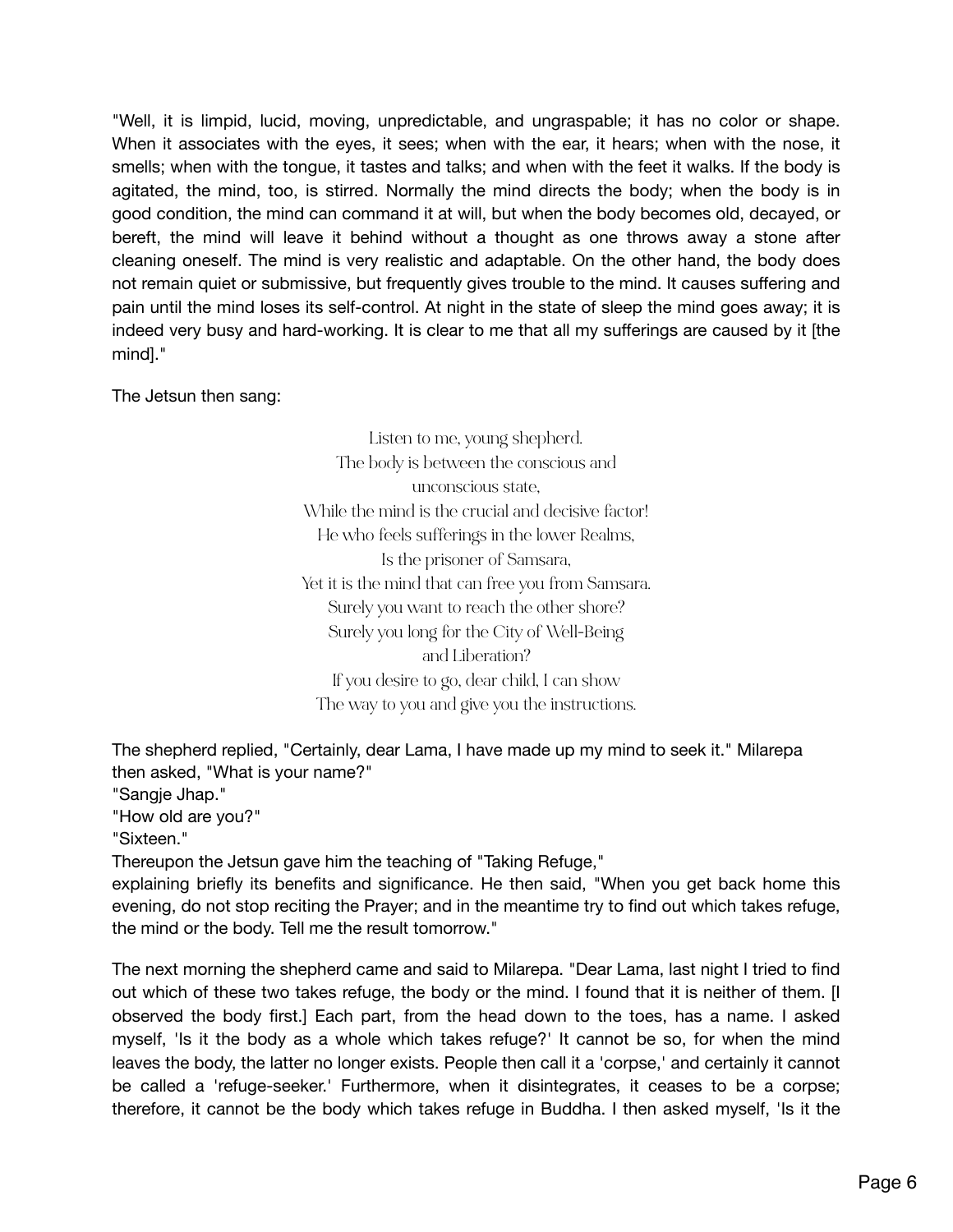mind that takes refuge?' But the refuge-seeker cannot be the mind, as the latter is only the mind and nothing else. If one says that the present mind is the [real] mind, and the succeeding one is the one which takes refuge, there will be two minds; and names for both, such as the 'present mind,' and the 'future mind' should then be given them. Besides, when the act of 'Refuge-seeking' takes place, both the present and succeeding minds have passed away! If one says both take refuge, then the mind will (become something immutable] which never (grows] or ceases to be. If that is so, then in all the lives of the past and future in the Six Realms of Samsara, we need nothing but this 'Refuge-seeker.' But I cannot remember anything in my past life; nor do I know what will take place in my future one. The mind of last year and yesterday are gone; that of tomorrow has not yet come; the present flowing one does not stay. Pray, my teacher, please give me an explanation! I submit everything to you; you know everything, you know what I need!"

In answer to his request, Milarepa sang:

I sincerely pray to my Guru Who realized the truth of Non-ego, I pray with body, words, and mind; I pray with great faith and sincerity. Pray bless me and my disciples, Enable us to realize the Truth of Non-ego! Pity us and deliver us from the plight of ego-clinging!

Listen carefully, dear shepherd. Clinging to the notion of ego is characteristic of this consciousness. If one looks into this consciousness itself, He sees no ego; of it nothing is seen!

If one can practice the teaching of Mahamudra And knows how to see nothing, something will be seen.

To practice the teaching of Mahamudra One needs great faith, humility, and zeal as the Foundation. One should understand the truth of Karma and Causation as the Path. In order to achieve the Accomplishment, one should depend upon a Guru For the Initiation, Instruction, and Inner Teaching.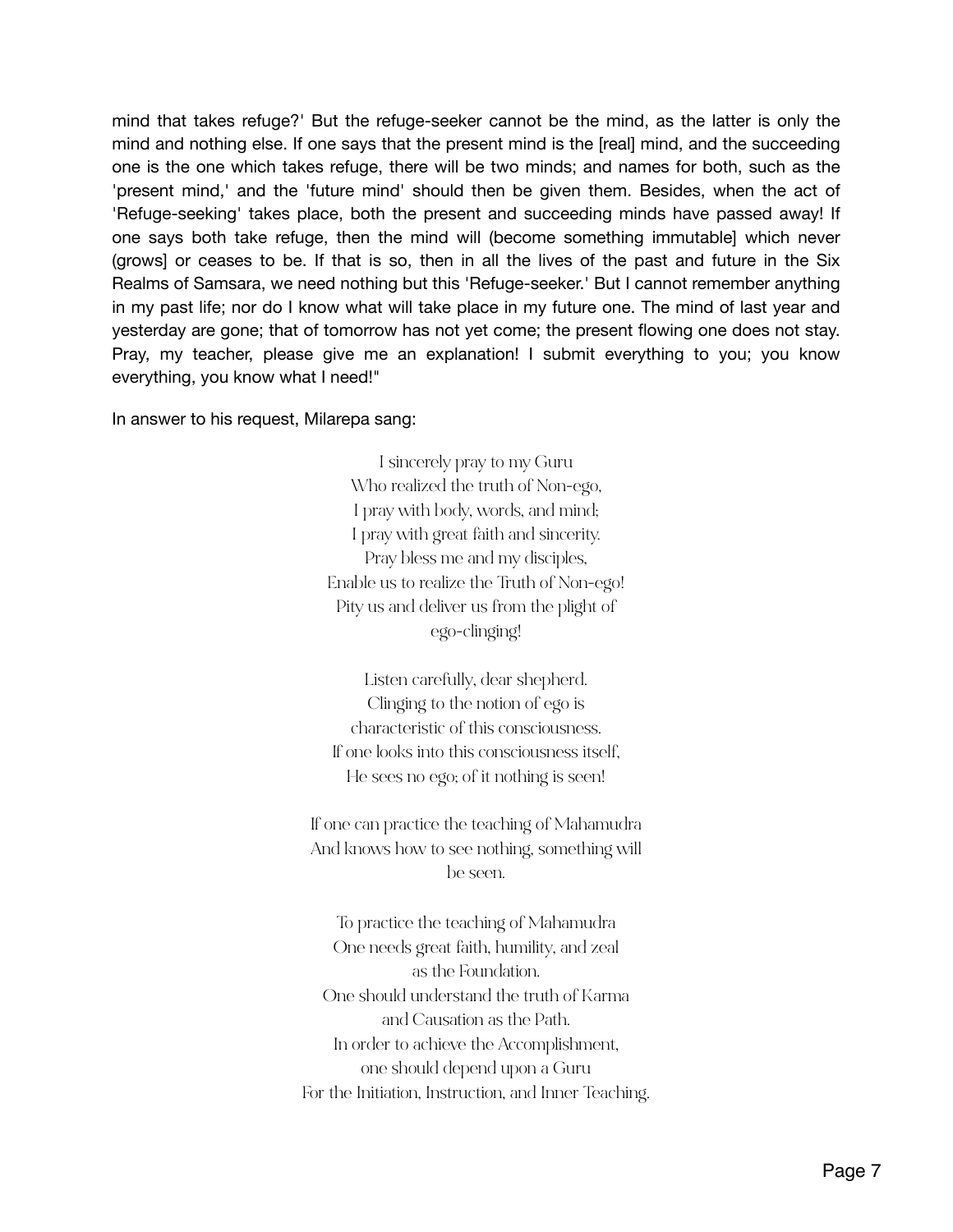It requires a disciple possessing merit to receive the teaching; It requires a man who disregards discomfort and suffering; It requires the courage of fearlessness, the defiance of death! Dear shepherd, can you do these things? If so, you are well-destined; If not, it is better not to talk about the subject. This ask yourself, and think carefully.

When you sought the "I" [last night] you could not find it. This is the practice of Non-ego of Personality. If you want to practice the Non-ego of Existence, Follow my example and for twelve years meditate. Then you will understand the nature of Mind. Think well on this, dear boy!

The shepherd said, "I offer you my body and my head. Please make me understand my own mind definitely and clearly." The Jetsun thought, "I shall see whether this child can really practice," and then he said, "First pray to the Three Precious Ones, then visualize an image of Buddha in front of your nose." Thus Milarepa gave the shepherd the instruction of concentration and sent him away.

There was no sign of the boy for seven days. On the seventh day; his father came to Milarepa, saying, "Dear Lama, my son has not come home for a week. This is very unusual. Wondering whether he was lost, I inquired of the other shepherds who had been with him. They all said that he had come to you for the Dharma, and thought he had then gone home. But where is he?" "He was here," replied Milarepa, "but has not come back now for seven days."

The father was deeply grieved and wept bitterly as he left Milarepa. Many people were then sent out to search for the boy. Finally, they found him in a clay pit sitting upright with his eyes wide open staring straight in front. They asked him, "What are you doing here?'' He replied, "I am practicing the meditation my Guru taught me." "Then why have you not returned home for seven days?" "I have only been meditating a little while, you must be joking!" As he said this, he looked at the sun and found that it was earlier than the time he had started to meditate. In his bewilderment he asked, "What has happened?"

From that day on, the boy's family had great difficulty with him, because he had almost completely lost the notion of time. What appeared to him to have been only one day, was the passing of four or five days to others. Many times his parents sent people out to search for him. Thus both he and his family began to feel miserable. At this juncture they asked him whether he wanted to live with Milarepa for good. He said that he would like nothing better. So they provided him with food and sent him to the Teacher.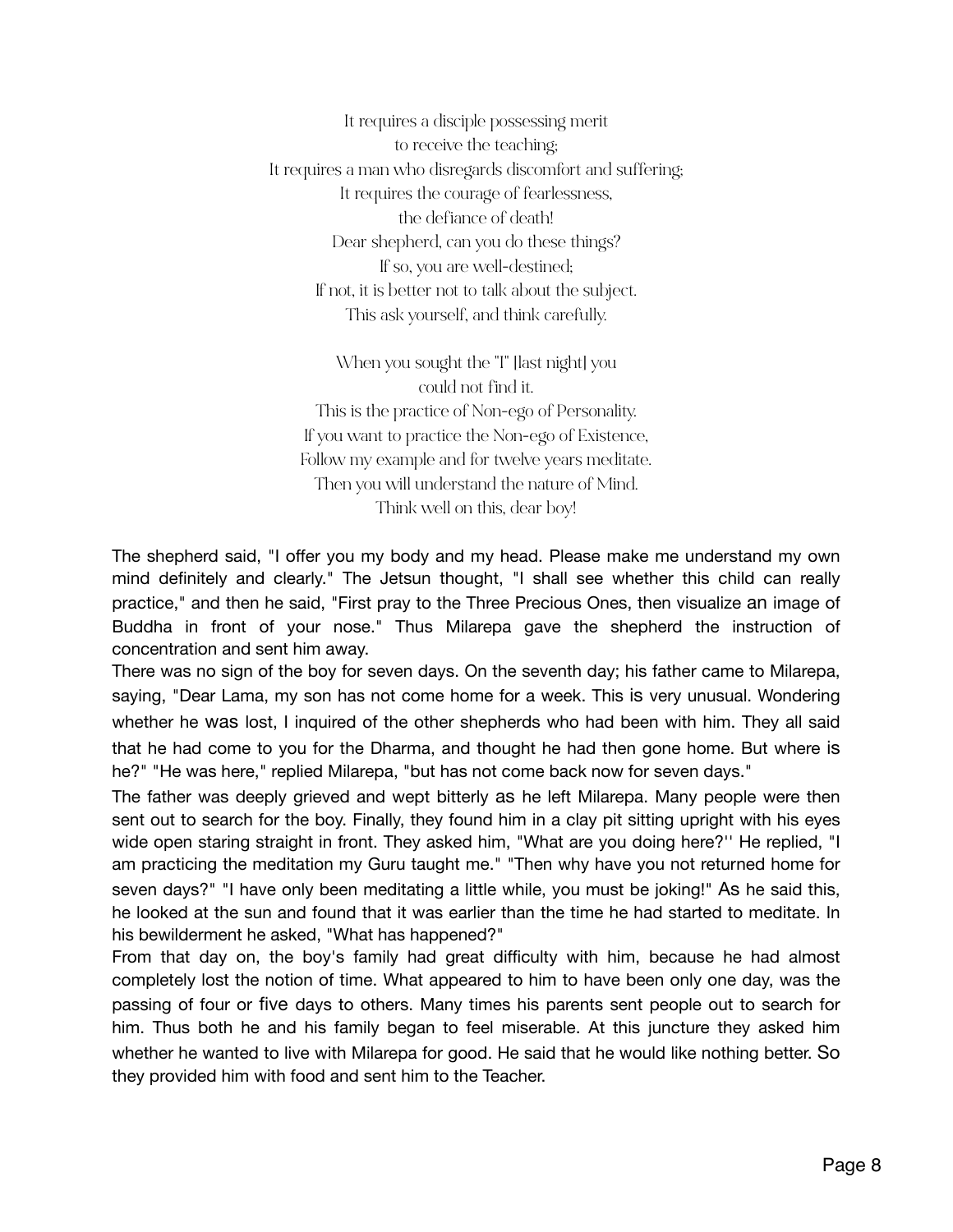Milarepa first gave him the Precepts of Five Virtues, preached the doctrine of Dharma, and then granted him the teaching of the Innate-born Wisdom. Through practice, the boy gradually attained good meditation experience and Milarepa was very pleased. [In order, however, to clarify the boy's misapprehension on the nature of true Realization], he sang:

> I bow down at the feet of Marpa, He who received grace from Naropa and Medripa. Those who practice the Dharma with their mouths Talk much and seem to know much teaching, But when the time comes for the perceiver to leave the deadened body, The mouth-bound preacher into space is thrown.

When the Clear Light shines, it is cloaked by blindness; The chance to see the Dharmakaya at the time of death Is lost through fear and confusion.

Even though one spends his life in studying the Canon, It helps not at the moment of the mind's departure.

Alas! Those proficient yogis who long have practiced meditation Mistake the psychic experience of illumination For Transcendental Wisdom, And are happy with this form of self-deception. Therefore when at death the Transcendental Wisdom of the Dharmakaya shines, These yogis cannot unify the Light of Mother-and-Son. Since meditation cannot help them as they die, They are still in danger of rebirth in lower Realms.

My dear son, best of laymen, listen to me carefully!

When your body is rightly posed, and your mind absorbed deep in meditation, You may feel that thought and mind both disappear; Yet this is but the surface experience of Dhyana. By constant practice and mindfulness thereon, One feels radiant Self-awareness shining like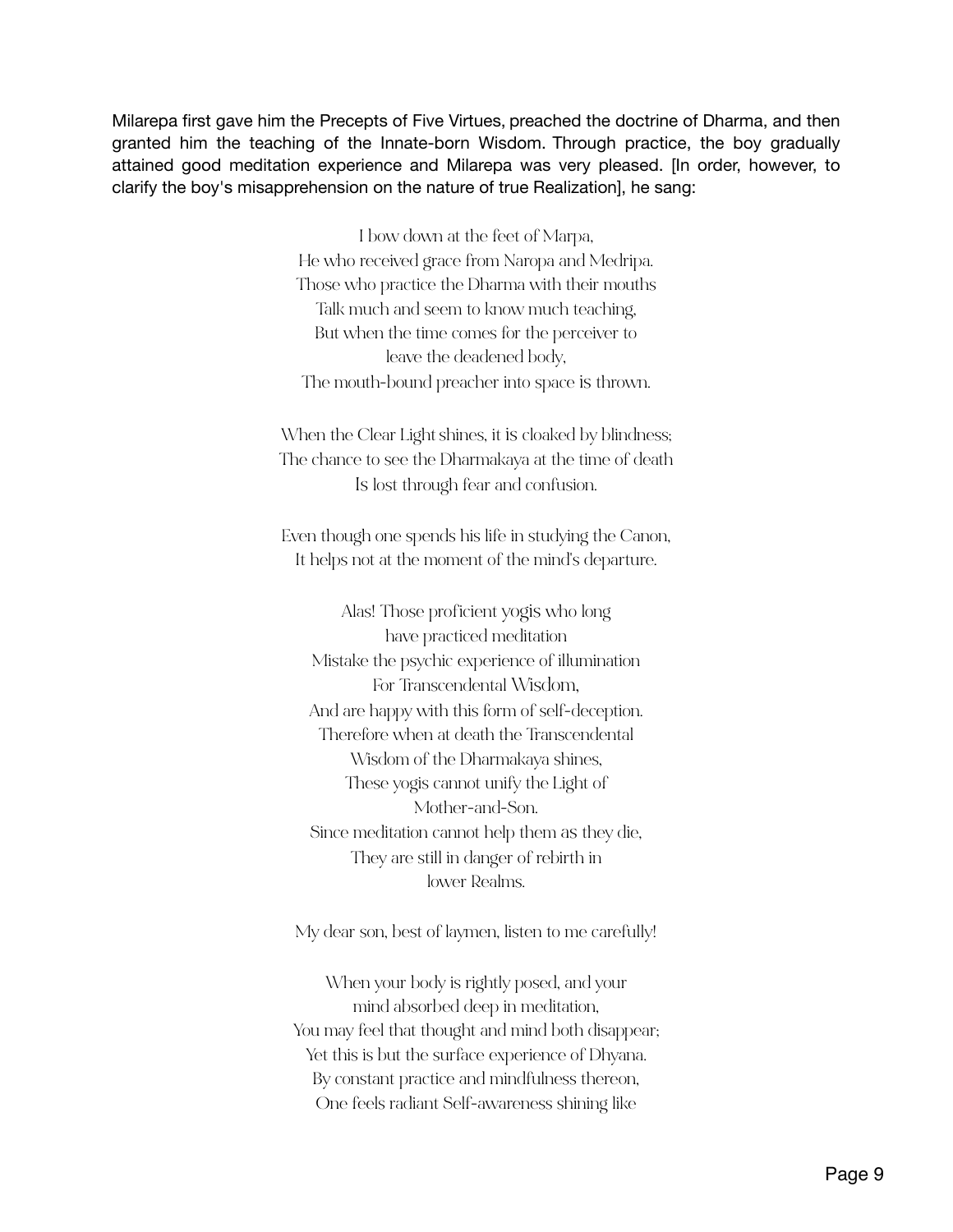a brilliant lamp. It is pure and bright as a flower, It is like the feeling of staring Into the vast and empty sky. The Awareness of Voidness is limpid and transparent, yet vivid.

This Non-thought, this radiant and transparent experience Is but the feeling of Dhyana. With this good foundation One should further pray to the Three Precious Ones, And penetrate to Reality by deep thinking and contemplation. He thus can tie the Non-ego Wisdom With the beneficial life-rope of deep Dhyana. With the power of kindness and compassion, And with the altruistic vow of the Bodhi-Heart, He can see direct and clear The truth of the Enlightened Path, Of which nothing can be seen, yet all is clearly visioned. He sees how wrong were the fears and hopes of his own mind. Without arrival, he reaches the place of Buddha; Without seeing, he visions the Dharmakaya; Without effort, he does all things naturally. Dear son, the Virtue-seeker, bear this instruction in your mind.

Milarepa then gave the boy the complete Initiation and verbal instructions. After practicing them, the boy attained superlative Experience and Realization. He was known as one of the "Heart-Sons" of the Jetsun, Repa Sangje Jhap.

**This is the story of Milarepa's second visit to Ragma, and of his meeting with Repa Sangje Jhap.**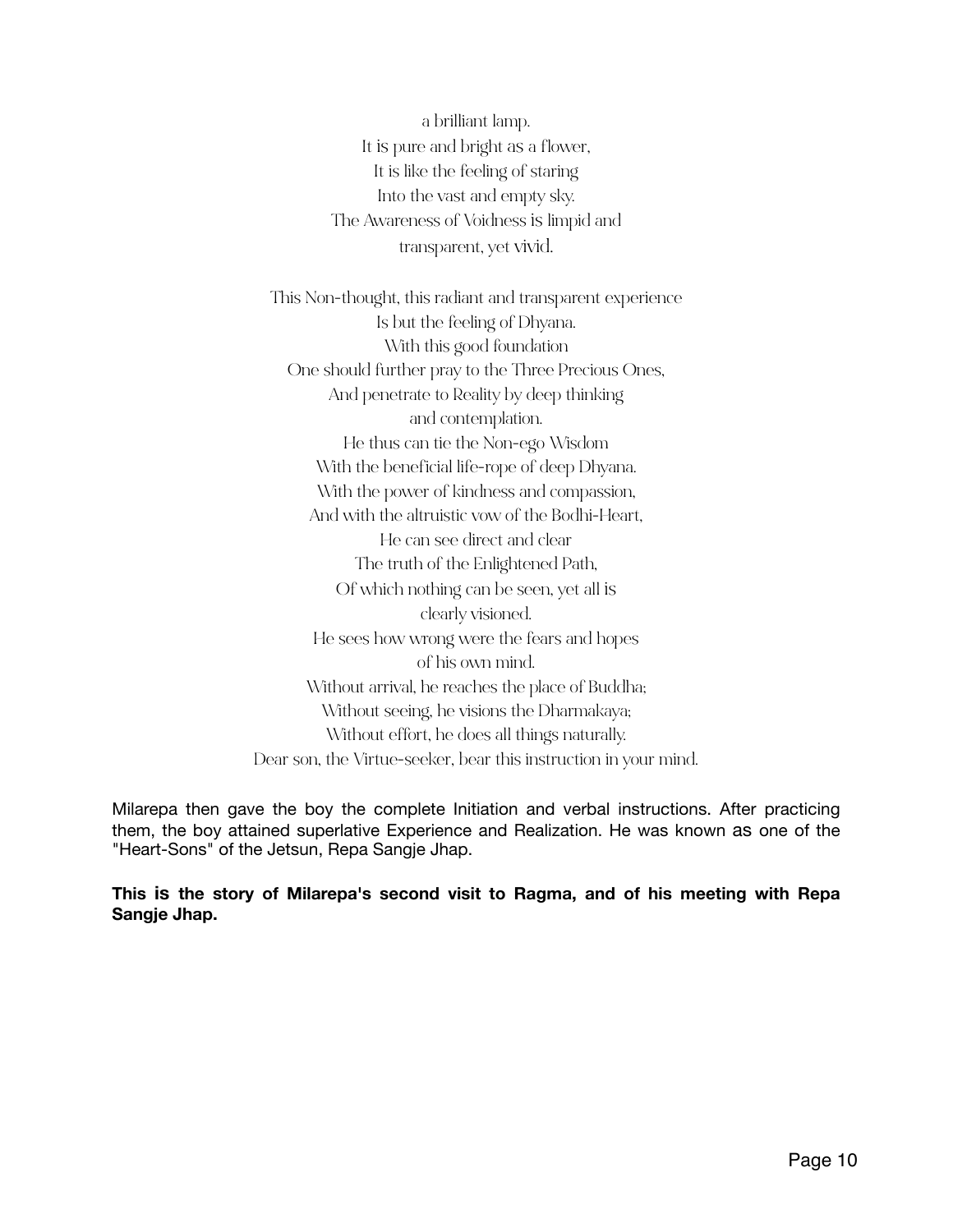

## 13. THE SONG OF REALIZATION

## Obeisance to all Gurus

The Jetsun Milarepa returned to Nya Non from the Happy Town of Mang Yul. His former patrons were all delighted [to see him again] and begged him to stay in Nya Non permanently. At the foot of a huge tree stood a belly-shaped rock, beneath which there was a cave, and Milarepa took up his abode there. Then the Venerable Shaja Guna and a number of patrons of Nya Non came and asked him what progress and Realization he had attained during his sojourn in other places. In answer he sang:

> I make obeisance to Marpa, the Translator. During my stay elsewhere I realized that nothing is; I freed myself from the duality of past and future; I apprehended that the Six Realms do not exist. I was delivered once and for all from life and death, And understood that all things are equal. I shall cling no more to happiness or sorrow. I realized as illusion all that I perceive, And was freed from taking and from leaving. I realized the truth of Non-difference, And was freed from both Samsara and Nirvana. I also realized as illusions the Practice, Steps, and Stages. My mind is thus devoid of hope and fear.

The patrons again asked Milarepa, "What else did you understand?" Milarepa replied, "Well, to please you, I will sing an appropriate, helpful song":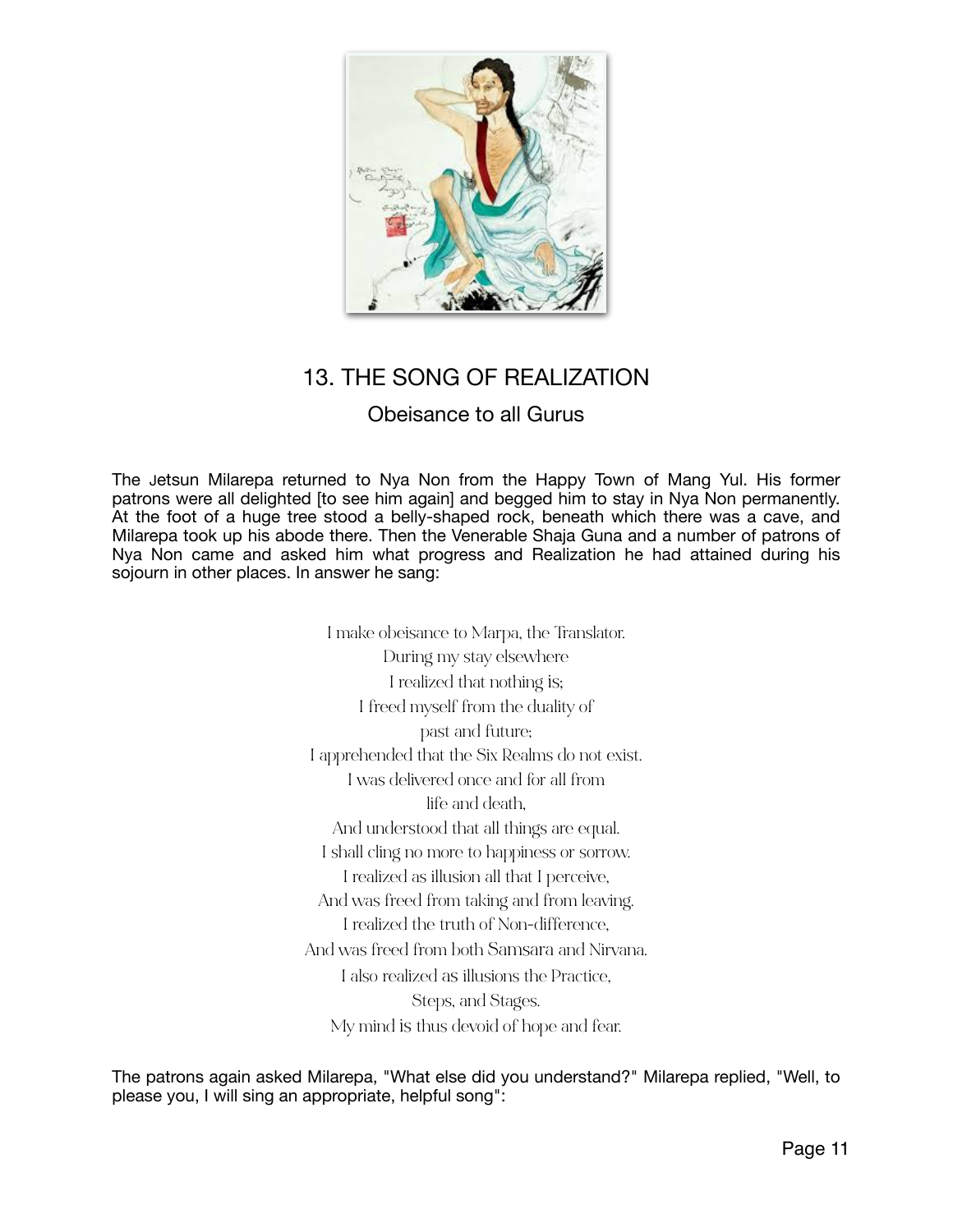One's parents provide the outer cause and conditions; One's Universal Seed Consciousness is within; The acquired pure human body is between these two. With these three endowments one stands apart From the Three Miserable Realms. By observing the wearisome process of birth in the outer world, The longing for renunciation and the faith for Dharma will grow from within. In addition, one should e'er remember the teaching of Buddha; Thus will one be freed from worldly kinsmen and enemies.

The Father-Guru provides help from without; Self-discrimination arises from the effort within; Between these two grows confidence and conviction. Thus is one freed from all doubt and confusion.

One thinks of sentient beings in the Six Realms without, While unbounded love shines from the mind within. Between the two come the experiences of meditation. Thus one is freed from all partial compassion.

Outwardly, the Three Kingdoms are self-liberated; Inwardly, self-present Wisdom brightly shines; Between the two, faith in Realization stands firm. Thus fade anxiety and fear.

The Five Desires manifest without; Non-clinging Wisdom shines within; A feeling of [the two) tasting as one Is experienced in between. Thus one is freed from the distinction of weal and woe.

The absence of act and deed appears without, The departure of fear and hope is seen within; Between the two, and from you apart,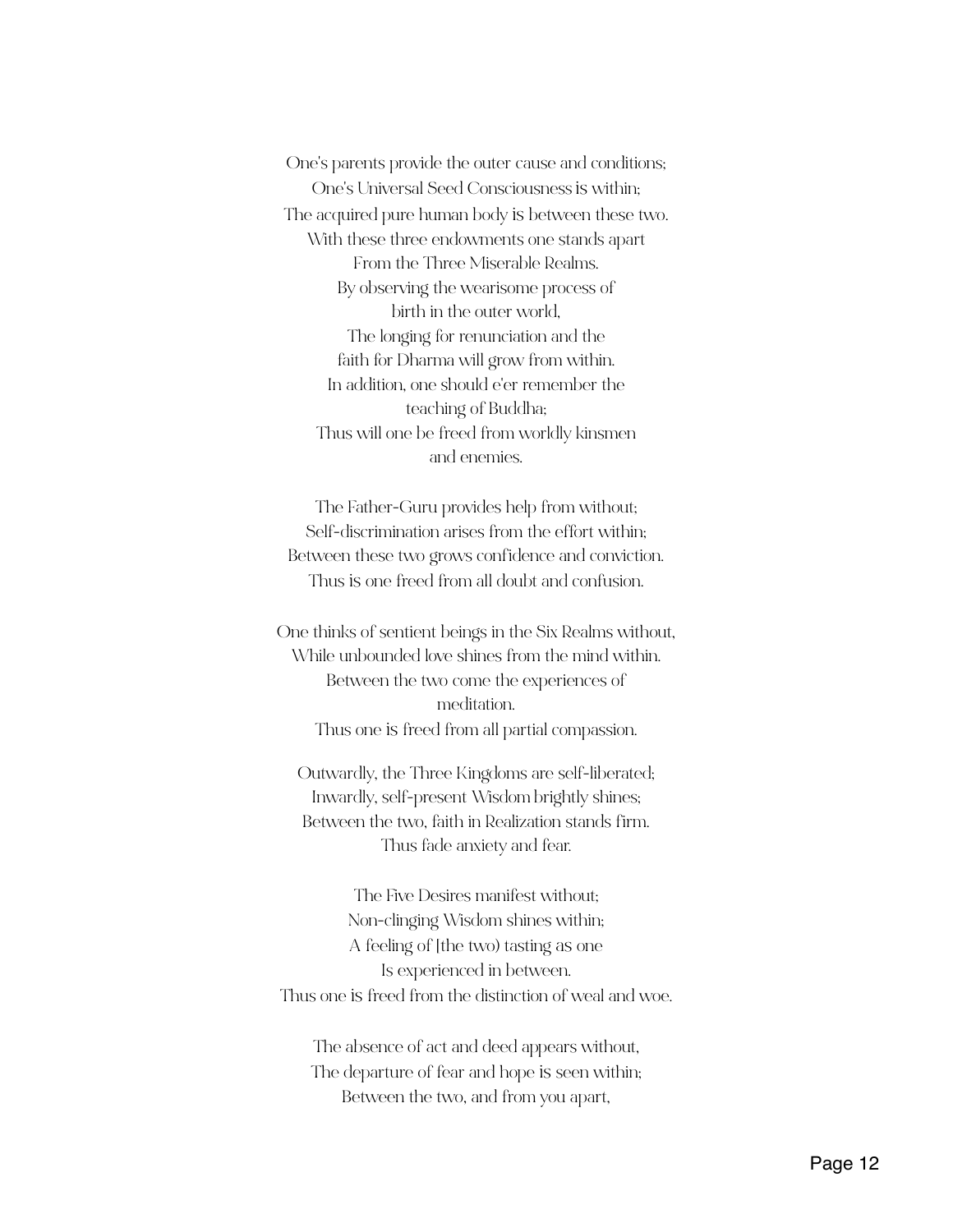Is the sickness that comes from effort. Thus one is freed from choosing between good and evil.

The Venerable Shaja Guna said to Milarepa, "My dear Jetsun, your mind has long been absorbed in Purity, yet though I was with you before, I never received a definitive and convincing teaching from you. Now, please give me the Initiations and instructions." The Jetsun complied with his request, and made him start practicing.

After some time, Shaja Guna had an experience, and came to Milarepa, saying, "If Samsara and manifestations do not exist, there is no need to practice Dharma; if the mind is nonexistent, there is no need for the Guru; but if there is no Guru, how can one learn the practice? Please explain the nature of these things and enlighten me upon the Essence of Mind." Milarepa then sang:

> Manifestation is not [something) coming into being; If one sees something happen, it is merely clinging. The nature of Samsara is the absence of substance; If one sees substance therein, it is merely an illusion.

> > The nature of mind is two-in-one; If one discriminates or sees opposites, It is one's attachment and affection.

The qualified Guru is the Lineage-possessor; It is then folly to create one's own Guru.

The Essence of Mind is like the sky; Sometimes it is shadowed by the clouds of Thought-flow. Then the wind of the Guru's inner teaching Blows away the drifting clouds; Yet the Thought-flow itself is the illumination. The Experience is as natural as sun- and moon-light; Yet it is beyond both space and time.

It is beyond all words and description. But assurance grows in one's heart, like many stars a'shining; Whenever it so shines, great ecstasy arises. Beyond all playwords lies the nature of the Dharmakaya; Of the action of the Six Groups, it is utterly devoid.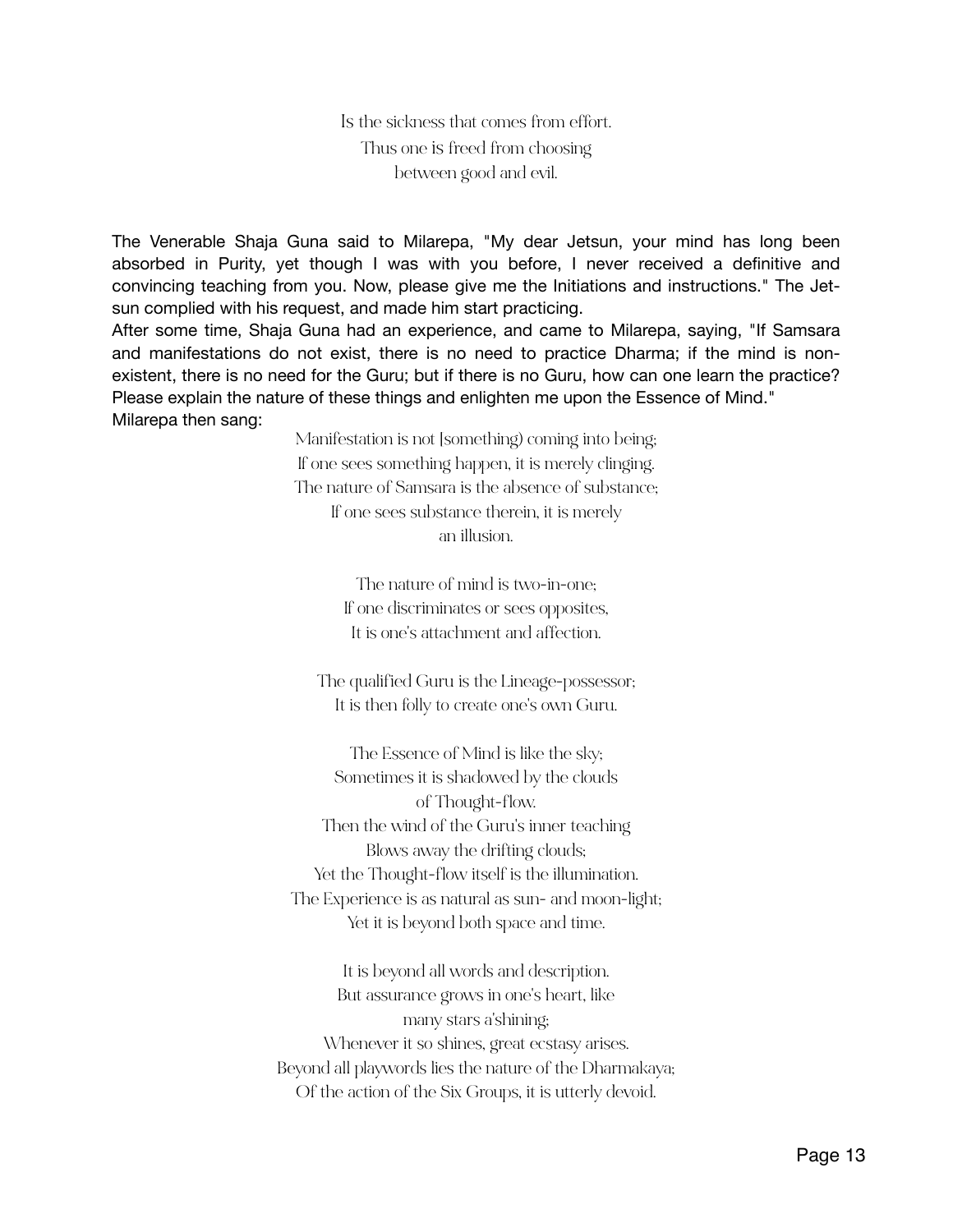It is transcendant, effortless, and natural, Beyond the grasp of self and non-self. Dwelling forever in it is the Wisdom of Non-clinging. Wondrous is the Trikaya, Three in One.

He then told Shaja Guna not to become attached to pleasure, fame, and the world, but to devote himself to the practice of the Dharma all his life and urge others to do likewise. Then Milarepa sang:

> Hear me, you well-gifted man! Is not this life uncertain and delusive? Are not its pleasures and enjoyments like a mirage? Is there any peace here in Samsara? Is not its false felicity as unreal as a dream? Are not both praise and blame empty as an echo? Are not all forms the same as the Mind-nature? Are not Self-mind and the Buddha identical? Is not the Buddha the same as the Dharmakaya? Is not the Dharmakaya identical with Truth?

The enlightened one knows that all things are mental; Therefore one should observe one's mind by day and night. If you watch it, you can still see nothing. Fix then your mind in this non-seeing state.

There is no self-entity in Milarepa's mind; I, myself, am the Mahamudra; Because there is no difference between Static and Active Meditation, I have no need for the different stages in the Path. Whatever they may manifest, their essence is Voidness; There is neither mindfulness nor nonmindfulness in my contemplation.

I have tasted the flavor of Non-existence; Compared to other teachings, this is the highest. The Yoga-practice of the Nadis, Prana, and Bindu, The teaching of Karma Mudra and of Mantra Yoga, The practice of visualizing Buddha and the